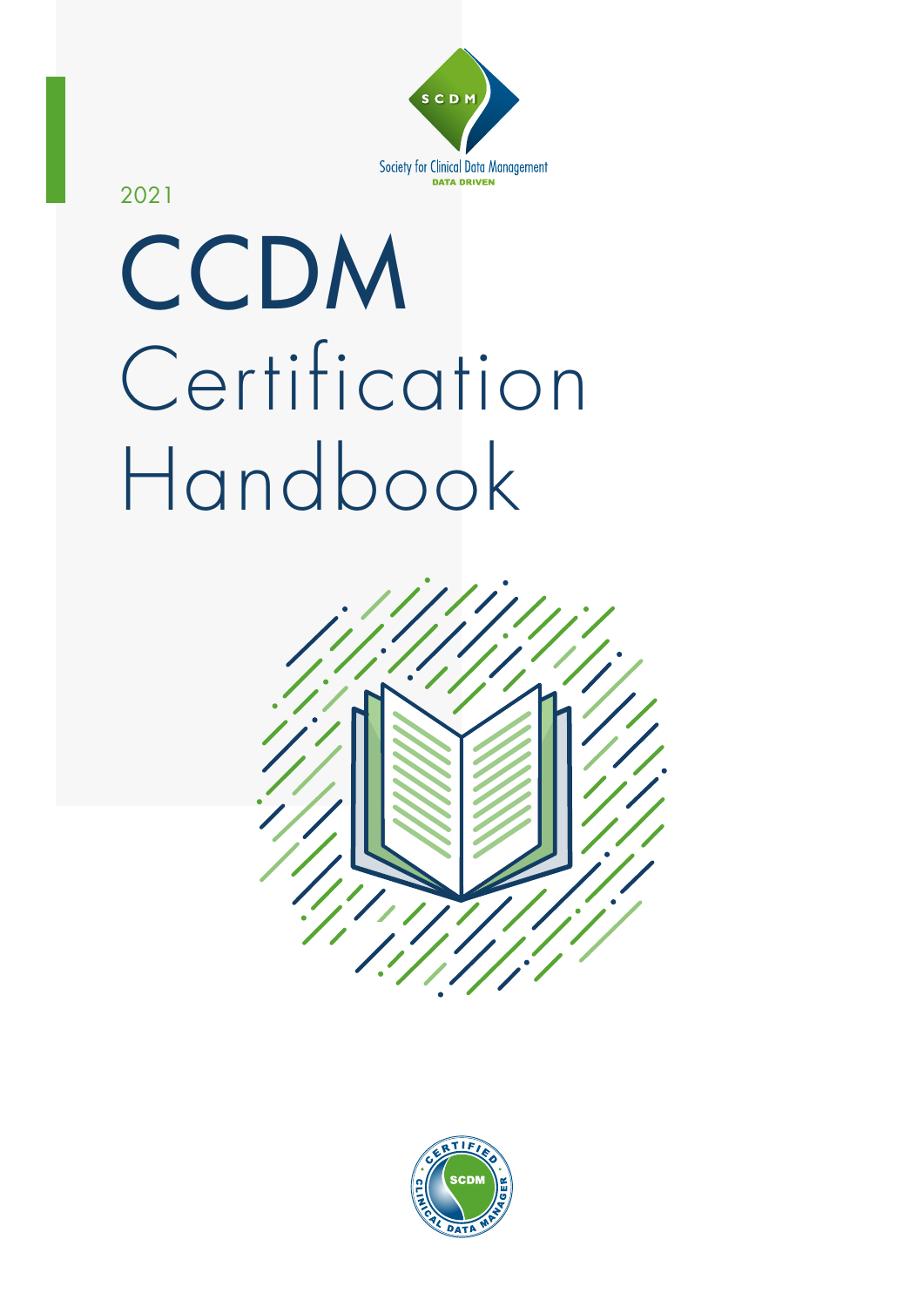

<span id="page-1-0"></span>

|                    | 1. Abbreviations                     | $\overline{2}$           |
|--------------------|--------------------------------------|--------------------------|
|                    | 2. Introduction                      | 3                        |
| $\sum_{i=1}^{n}$   | About SCDM                           | 3                        |
| $\lambda$          | <b>SCDM Core Values</b>              | $\overline{\mathcal{A}}$ |
| $\bar{\mathbf{y}}$ | <b>SCDM Certification Philosophy</b> | $\overline{\mathcal{A}}$ |
|                    | 3. About the CCDM® Exam              | 5                        |
| $\lambda$          | <b>Application Process</b>           | 5                        |
| $\mathcal{P}$      | What are the Costs?                  | 6                        |
| Y.                 | <b>Application Approval</b>          | 6                        |
| Y.                 | Scheduling the Exam                  | 6                        |
| $\mathbf{\Sigma}$  | What to expect when taking an exam   | 7                        |
| $\mathbf{\Sigma}$  | Before the Exam                      | 7                        |
|                    | Preparation<br>×,                    | 7                        |
|                    | Registration<br>×,                   | 7                        |
|                    | <b>Technical Requirements</b><br>Σ   | 8                        |
|                    | <b>Online Testing Resources</b><br>Σ | 8                        |
| $\mathbf{\Sigma}$  | After the Exam                       | 8                        |
| Y                  | Not passing the exam                 | 9                        |
| $\mathbf{\Sigma}$  | Routine Review of Test Results       | 9                        |
| $\mathbf{\Sigma}$  | After the Exam                       | 9                        |
| $\mathbf{\Sigma}$  | <b>CCDM®</b> Renewal                 | 9                        |
|                    | 5. Contacts                          | 12 <sub>2</sub>          |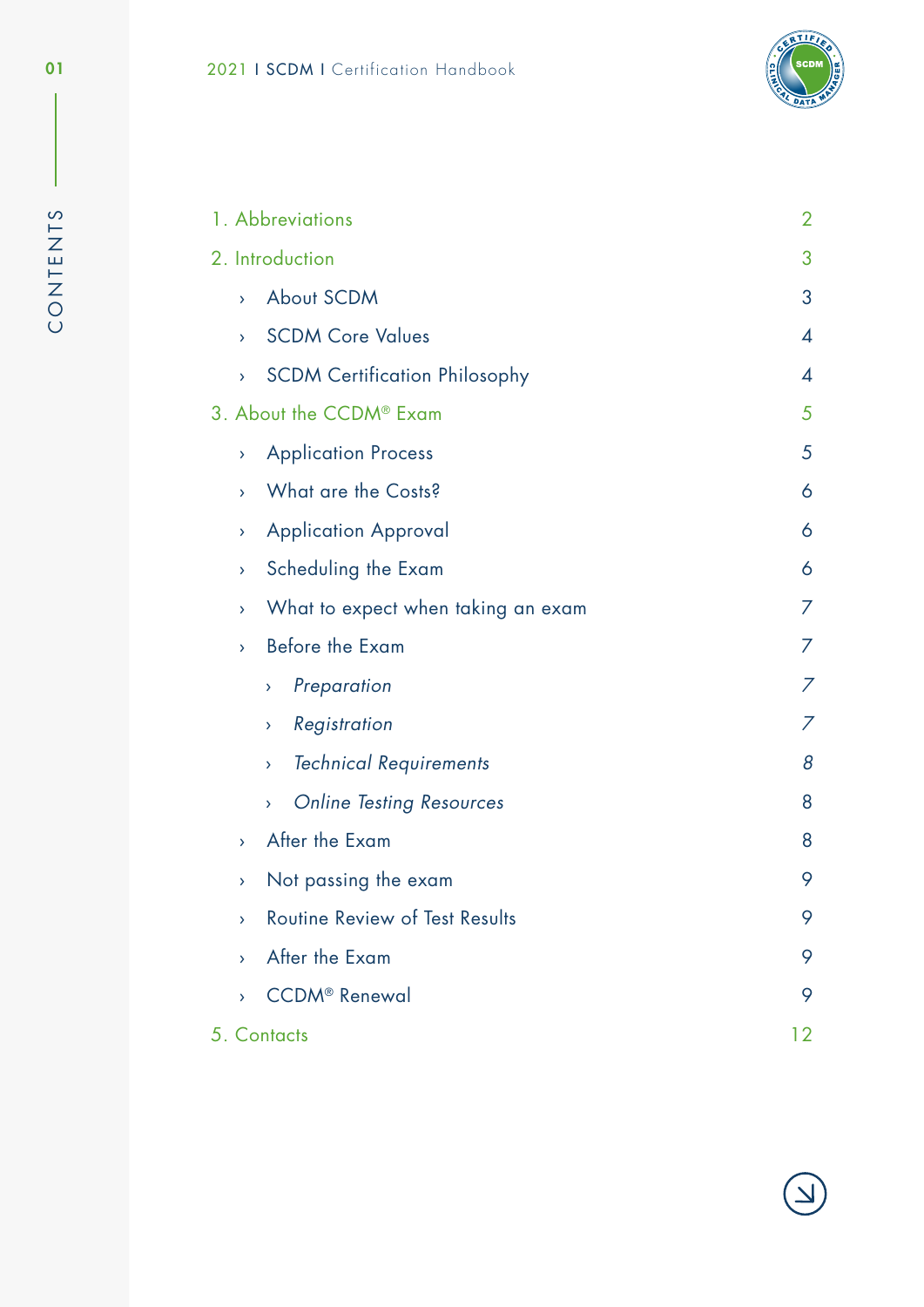

<span id="page-2-0"></span>

| ACRP |  | Association of Clinical Research Professionals |
|------|--|------------------------------------------------|
|      |  |                                                |

- ADA Americans with Disabilities Act
- CCDM Certified Clinical Data Management
- CDM Clinical Data Management
- CEU Continuing Education Unit
- CRO Contract Research Organization
- DIA Drug Information Association
- IACET International Association for Continuing Education and Training
- SCDM Society for Clinical Data Management
- SoCRA The Society of Clinical Research Associates



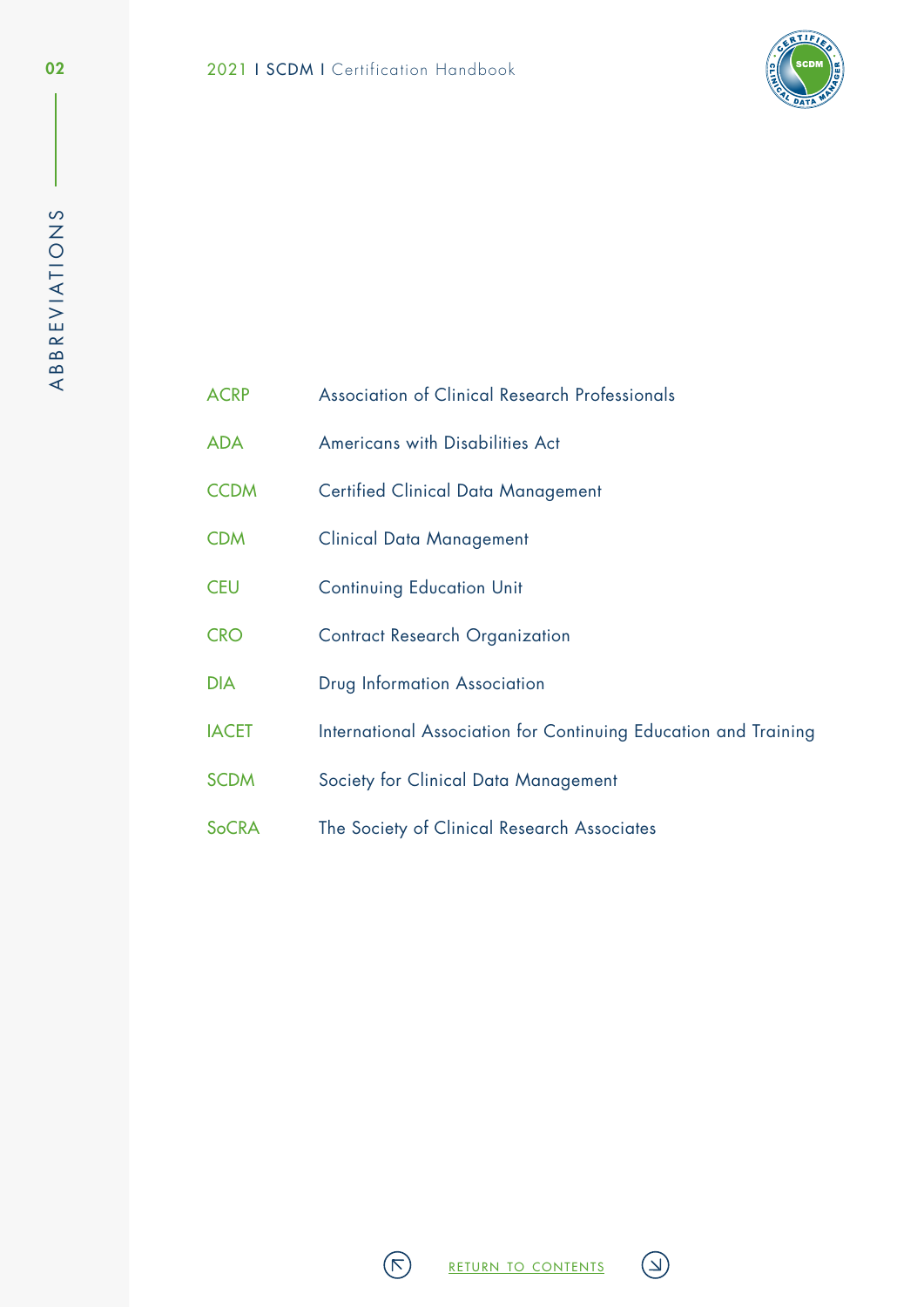

Thank you for your interest in the Society for Clinical Data Management's (SCDM) Certified Clinical Data Manager (CCDM®) examination and for choosing SCDM as your certifying organization.

# About SCDM

The Society for Clinical Data Management is a nonprofit professional society founded to advance the discipline of Clinical Data Management. The common interest of all members of SCDM is quality clinical data management practices.

SCDM was founded in 1994 and has grown to be a premier data management organization that comprises upwards of 2,500 members in over 40 countries across the globe who represent the biotechnology, medical device, and pharmaceutical industries as well as members of the academic, regulatory, and scientific research communities

Third party organizations that support these groups are also members and include Contract Research Organizations, consultants, hardware and software vendors, and placement firms and represent an important portion of the Society's membership.



 $\vee$ 

<span id="page-3-0"></span>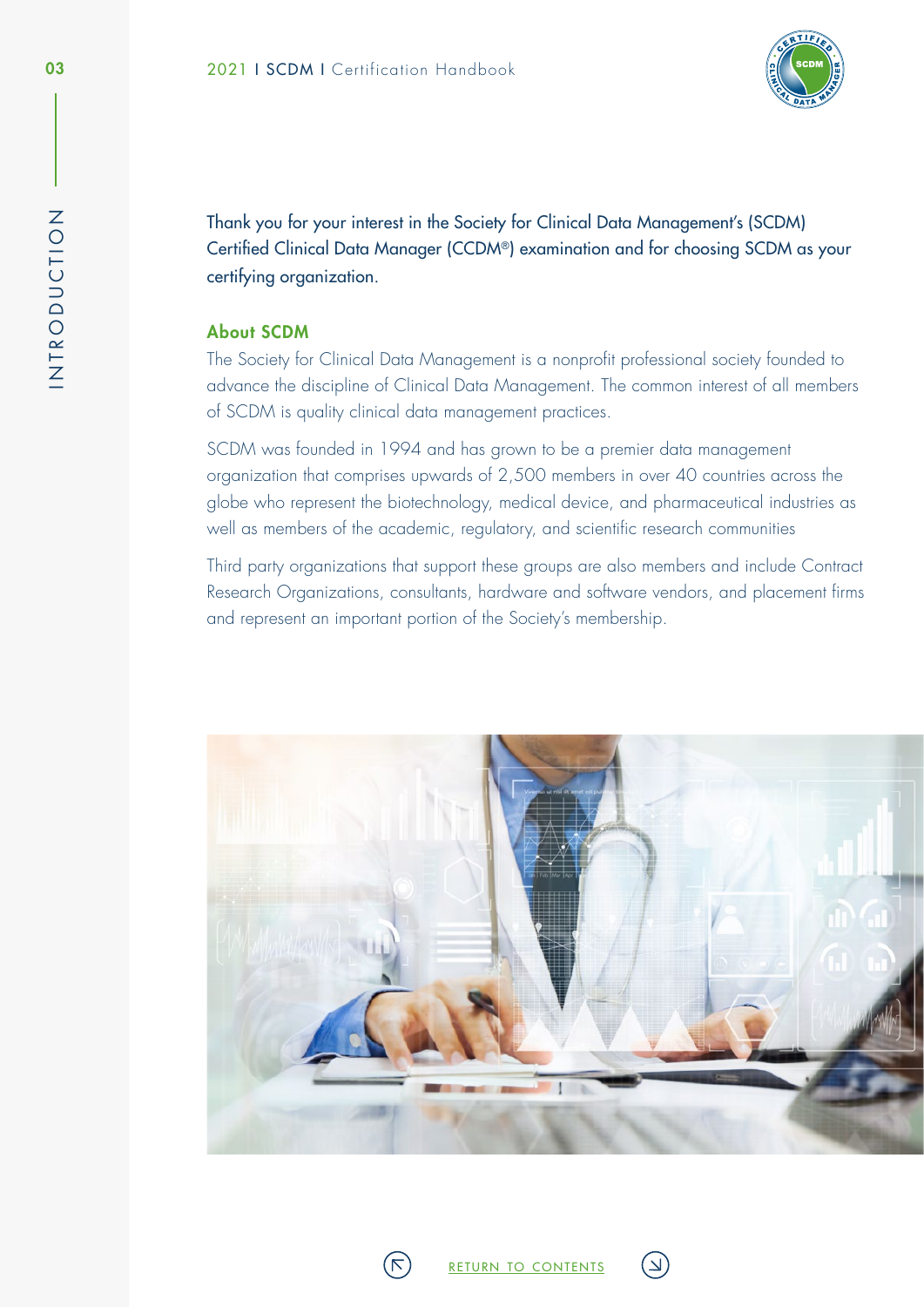

# <span id="page-4-0"></span>SCDM Core Values



Knowledge and Experience of our Members:

The intellectual capital and collective experience of our members are our greatest assets.

SCDM relies on and embraces the participation and contributions of our members and volunteers.



Quality and Continuous Improvement:

SCDM is committed to the development and enhancement of products, services, and relationships of the highest quality.



integrity.

Integrity:

SCDM exemplifies and expects honesty and



# Scholarship:

SCDM encourages and promotes rigor and discipline in the research of topics affecting our industry. Our positions, publications, and programs are the result of scholarly investigation.



# Open Communication:

SCDM encourages open communication and information sharing. We provide our members with insight into the organization's initiatives and activities.

# SCDM Certification Philosophy

The Society for Clinical Data Management established the certification program for clinical data managers to institute a standard of knowledge, education, and experience by which clinical data managers would be professionally recognized by the medicinal, biological development, medical device therapies, and clinical research community at large. Through a rigorous eligibility assessment and examination process, certified clinical data management professionals can demonstrate a high level of competence and expertise in their field.

# SCDM certification program was designed to meet the following goals:

Establish and promote professional practice standards throughout clinical data management.

return to [contents](#page-1-0)

- Identify qualified professionals within the profession.
- › Ensure recognition of expertise.
- Enhance the credibility and image of the profession.

 $\triangledown$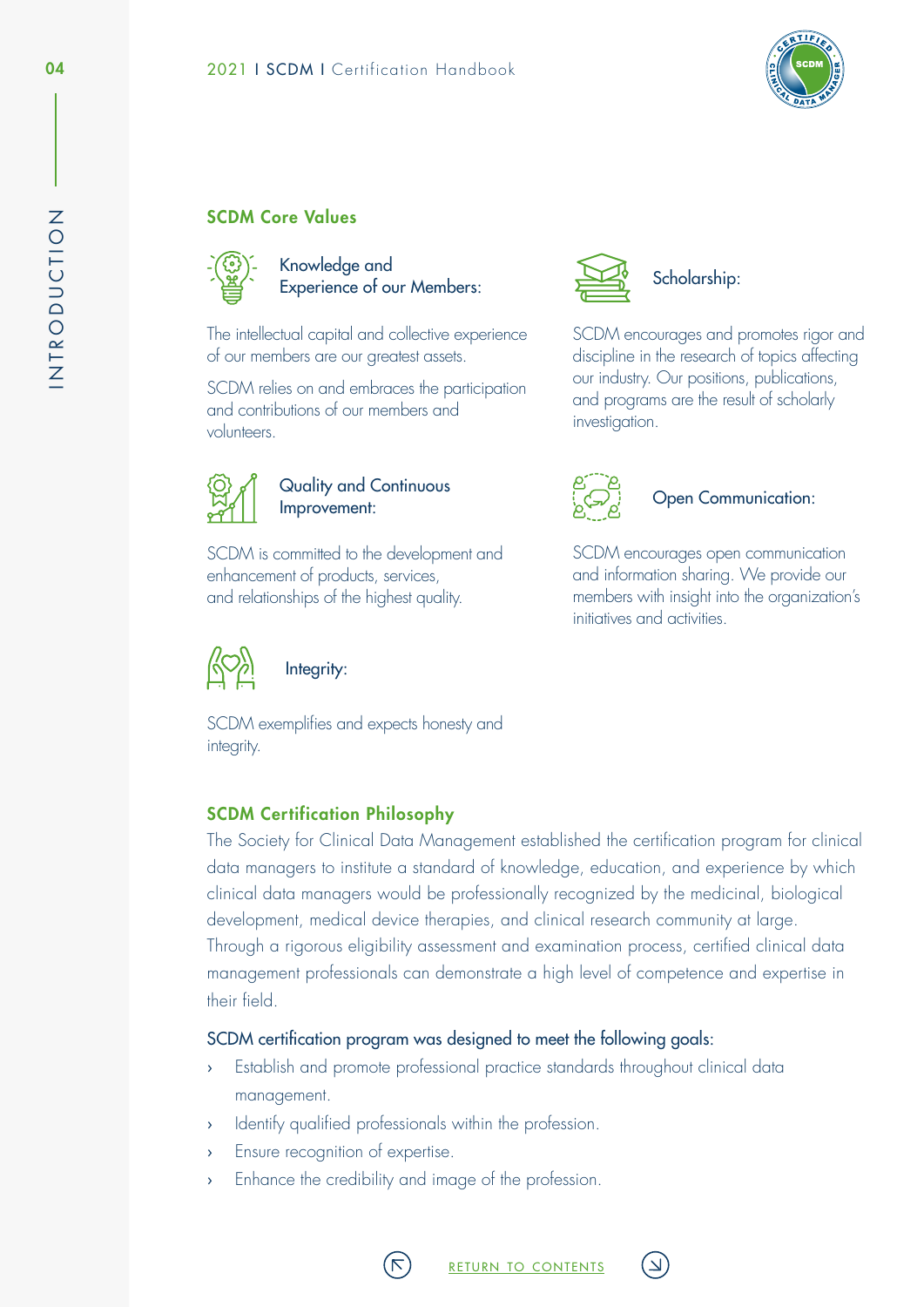

<span id="page-5-0"></span>The CCDM® exam, originally released in September 2005 and subsequently revised in 2008, 2010, and 2019, contains 130 multiple choice questions. Candidates are allotted 3.5 hours to complete the exam. All examinations are administered in English.

The exam and all test-related materials (i) are and will always remain the property of SCDM; (ii) are confidential; and (iii) are not available for review by any person or governmental agency, unless requested by a valid legal request (e.g., subpoena or court order).

# Application Process



- 2 **WED EXECUTE: EXECUTE: EXECUTE: EXECUTE: EXECUTE:**
- 3 **Complete** the account setup process in the email sent from [support@prolydian.com](mailto:support%40prolydian.com?subject=)

return to [contents](#page-1-0)

لا

- 4 **Log in at [https://app.prolydian.com](https://hub.prolydian.com/auth/realms/prolydian/protocol/openid-connect/auth?redirect_uri=https:%2F%2Fapp.prolydian.com%2Fowin%2Fsecurity%2Fkeycloak%2Fprolydian_cookie_auth%2Fcallback&response_type=code&scope=openid+profile+email&state=oidc_state_590c472fb3c744a9a6718e3e1cb3baa5&client_id=prolydian-achieve)**
- 5 **Follow** Go to **«Your applications»**
- 6 Click on the «SCDM» organization page button

 $(\nabla)$ 

- 7 ····· Select «Applications»
- 8 **Click «Apply now»**
- 9 … Complete the application
	- ····· «Submit»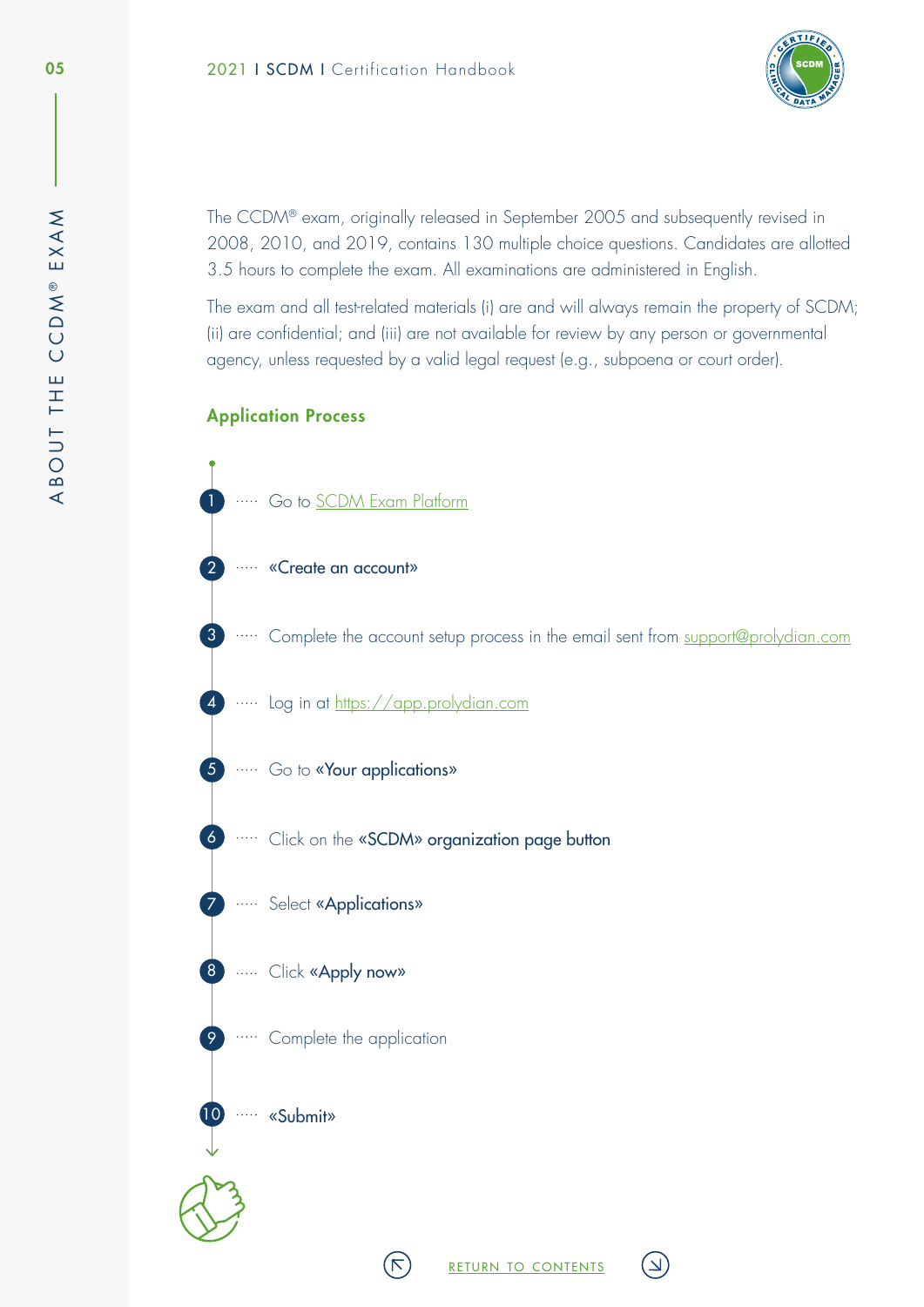

### <span id="page-6-0"></span>What are the Costs?

Recognizing the important economic disparities in the global economy, the cost to sit for SCDM CCDM<sup>®</sup> exam is priced based on the three income levels as defined by the World bank. Please visit <https://scdm.org/get-certified/> to know the CCDM® exam application price in your region.

# Application Approval

Once an application has been processed, approximately 14 working days after it is received by SCDM, the applicant will receive an e-mail of acceptance/denial. The e-mail of acceptance will include instructions on how to access the platform and schedule your exam date. The accepted applicant will have 90 days from the date of the acceptance e-mail to take the exam. It is recommended that an accepted applicant schedule an exam immediately upon receipt of the acceptance e-mail to secure an exam date within the eligibility period. Except as set forth in this Handbook, the eligibility period will not be extended. The eligibility ID is not transferable.

Applicants must meet at least one of the eligibility requirements listed below. If an applicant does not meet the requirements, the application will be denied and the applicant will be refunded their application fee and \$25 of administration costs will be charged on this refund.

Applicants for the Certified Clinical Data Manager (CCDM®) program must meet one of the following criteria:

- › Bachelor's degree or higher and minimum two years full-time CDM experience
- › Associate's degree and minimum three years full-time CDM experience
- › Four or more years full-time CDM experience
- › Part-time work experience equal to or surpassing full-time equivalent in criteria above

# Scheduling the Exam

Scheduling the exam is done directly from Prolydian account. Log into the system and then go to the «Your exams» area. Click the Schedule button and follow the steps. Click [here](https://player.vimeo.com/video/425534356?app_id=122963) to learn how to schedule your exam.

#### Note:

Candidates can reschedule up to 24 hours before their scheduled appointment time via their Prolydian account.



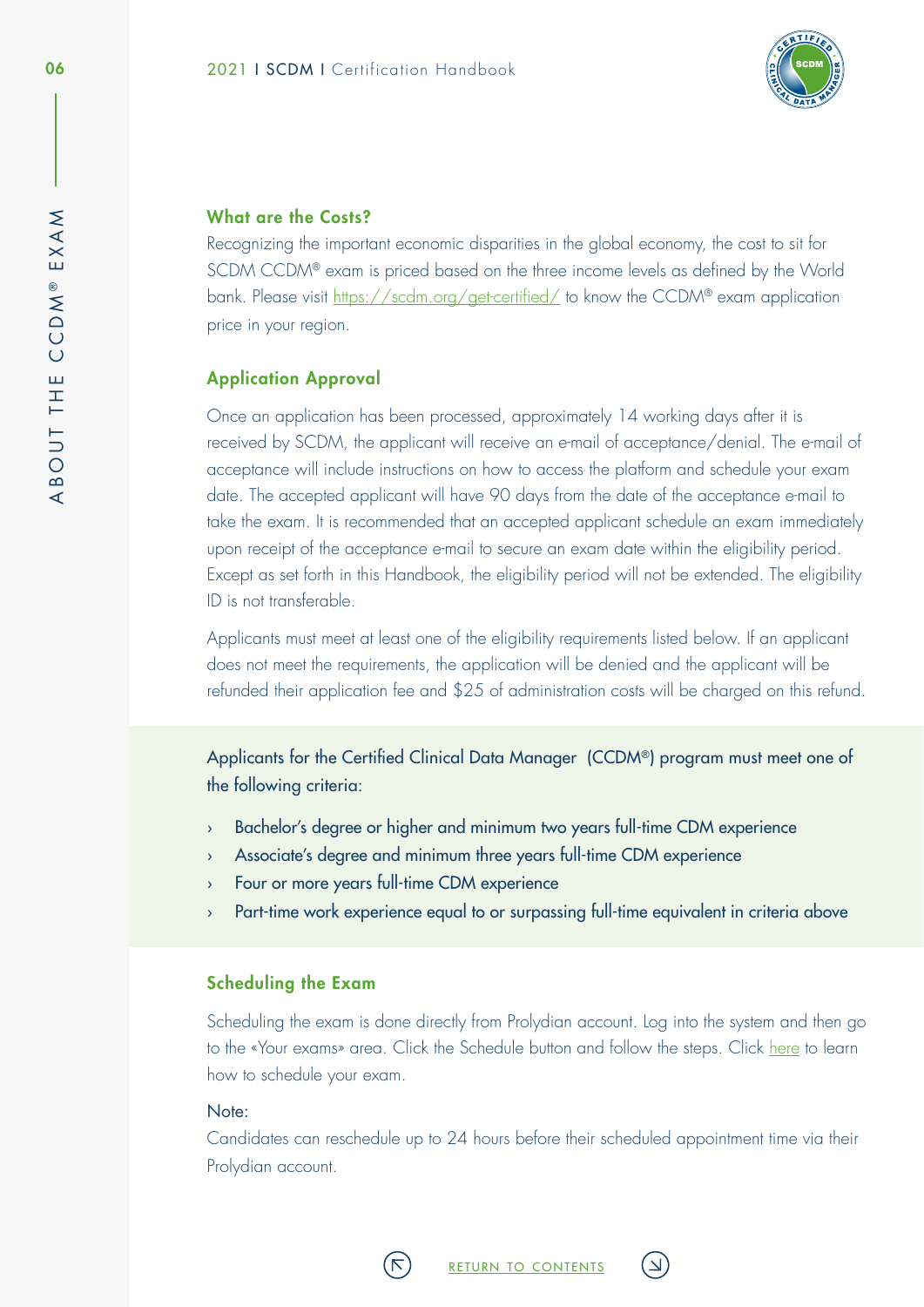

### <span id="page-7-0"></span>What to expect when taking an exam

There are 3.5 hours allocated to take the test of 130 multiple choice questions. During the exam, unscheduled breaks are permitted, but the clock will not stop during those breaks.

When you're ready to start your exam you'll be connected with an Examity proctor, who will verify your identity and check your surroundings. Make sure the room is free of people, pets, and clutter. You'll complete a 360 degree sweep the room with camera to make sure it's free of anything that might get in the way of your testing experience and then the test will begin. You have to stay on screen for the duration of the exam otherwise the proctor may have to pause or stop the session.

The exam will be proctored live by our partner Prolydian, the CCDM® exam platform provider in partnership with Examity, the online proctoring company.

# Before the Exam

#### › *Preparation:*

Good Clinical Data Management Practices (GCDMP) is a foundational resource that will also help with exam preparation and is available [here](https://scdm.org/gcdmp/).

Furthermore, SCDM offers a webinar series on topics related to the exam as well as for professional development, and SCDM Annual Conference sessions are also valuable source of information.

#### › *Registration:*

Prior to beginning your exam, you must complete your Examity profile setup, including the upload of a government issued Photo ID. You MUST complete the profile setup and computer requirements check prior to beginning your exam.

#### *Follow the steps below to complete your profile setup:*

- › Log into your Prolydian [account.](https://app.prolydian.com/organizations/scdm)
- › Click the «Access my examity account» button from your Prolydian exams dashboard.
- › Click the «My profile» button.
- › Click the «Edit» button in the Account Information section, add your phone number, and then,
- › Click «Upload a photo of your government issued ID in the examiSHOW» section and then upload
- › Click the «Edit» button in the examiKNOW» section. Select your security questions, provide your responses, and then click Save



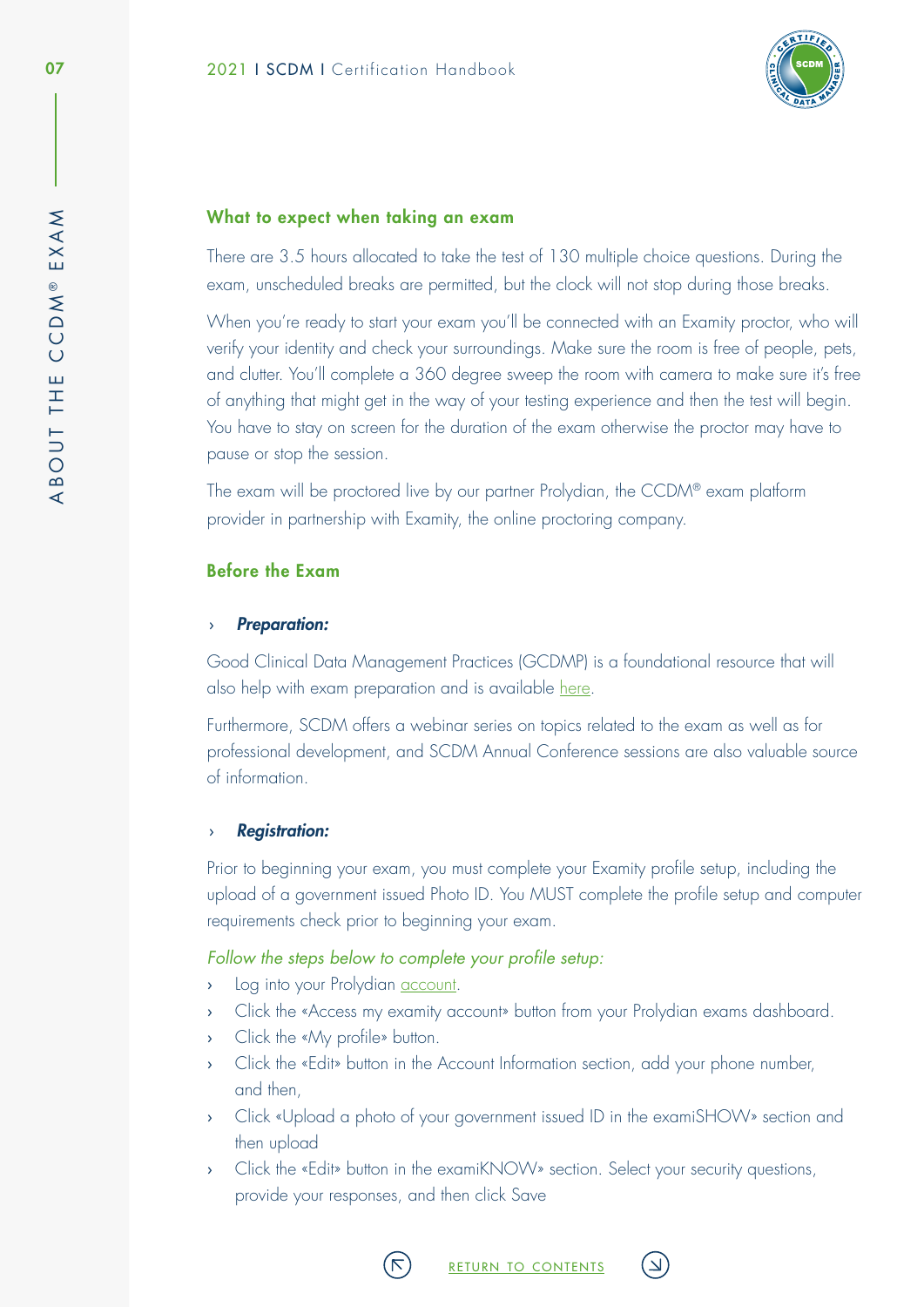

- <span id="page-8-0"></span>› Click the «Edit» button in the examiKEY» section. Provide the required typed input and then click Save.
- › Check your computer readiness by clicking on "computer requirements check" or by clicking on the following [link](https://prod.examity.com/systemcheck/check.aspx) when you are on the computer you will be testing with.
- › Please ensure that the computer you will be using can download Zoom and GoToMeeting. We encourage you to download them on your computer prior to your exam.

### › *Technical Requirements:*

- › Browser: Google Chrome or Mozilla Firefox with popup blocker disabled. Other browsers are not supported and may not work as expected.
- › A working built-in or external webcam and microphone.
- › Desktop computer or laptop (tablets, Chromebook and cell phones do not meet the proctoring requirements).
- › macOS X 10.5 or higher, Windows Vista or higher. Examity does not support Linux or Chrome OS
- Internet speed must be at least 2 Mbps download and 2 Mbps upload. Hot spot are not recommended.

If you experience any issues that require technical assistance, please contact Prolydian support at [support+scdm@prolydian.com.](mailto:support%2Bscdm%40prolydian.com?subject=) All other inquiries should be directed to SCDM at [latrese.wallace@scdm.org](mailto:latrese.wallace%40scdm.org?subject=)

# › *Online Testing Resources:*

We encourage you to review these helpful resources to ensure a successful testing experience:

- › [Online Test Taker FAQ](https://www.prolydian.com/test-taker-faqs)
- > [5 Tips to Boost Test Taker Success](https://examity.com/5-tips-to-boost-test-taker-success/)
- › Online Proctoring [Troubleshooting Guide](https://www.examity.com/online-proctoring-troubleshooting-guide-%20for-test-takers-v4/)
- › [Examity Check-In Process](https://www.youtube.com/watch?v=1J7Fm8fXyo0&ab_channel=EdTech)

# After the Exam

All exams are subject to live remote proctoring and exam results become available after proctoring review; this process takes 48 hours. Any exams flagged for review will require manual adjudication to confirm the test results. Common reasons for manual adjudication include poor quality provision of photo ID, poor compliance with remote setup instructions (e.g., scan of room), and prohibited behavior. In these instances, a result will be provided to the applicant as soon as the review is complete.



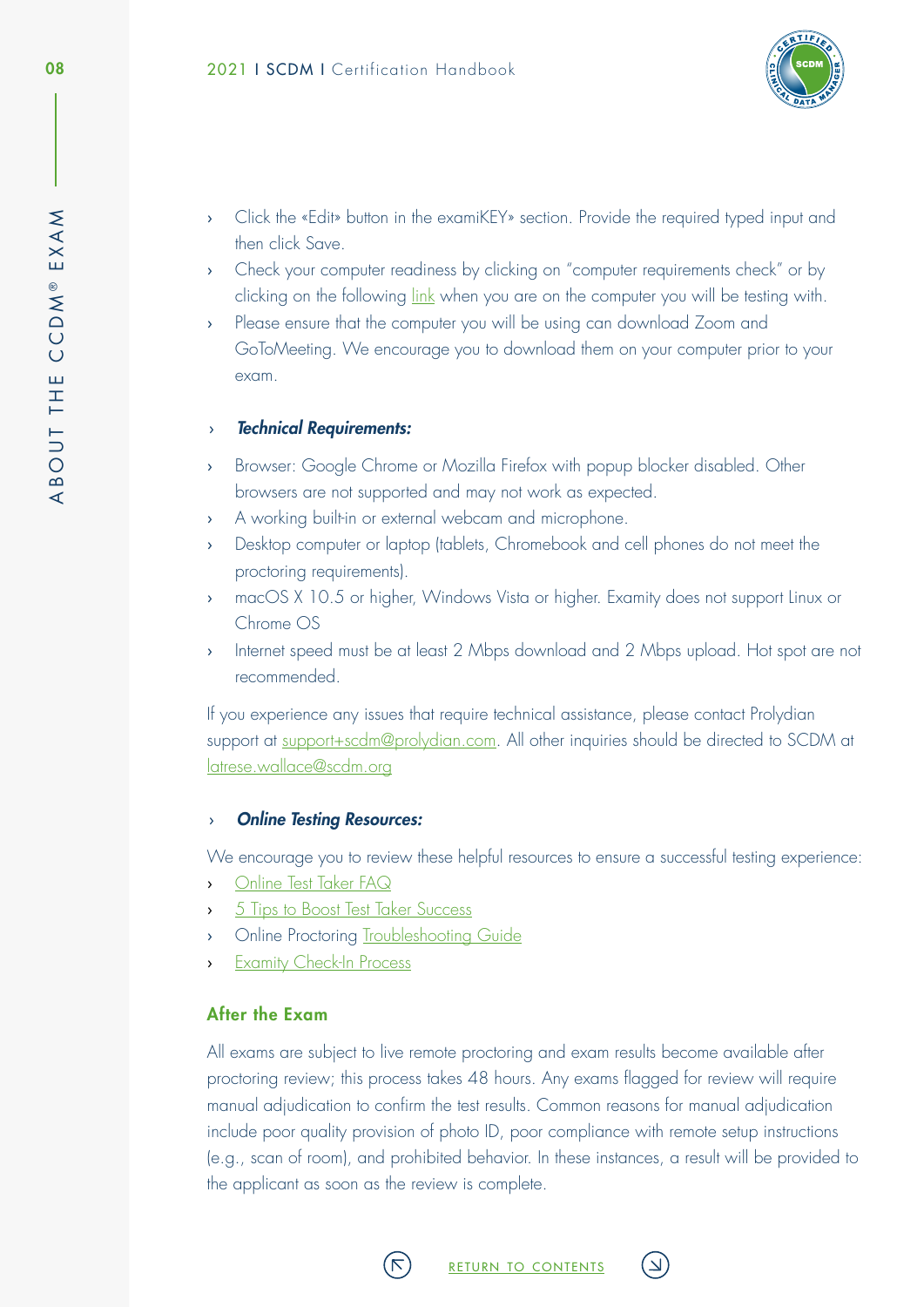

<span id="page-9-0"></span>After the examination, candidates will receive an e-mail indicating the results. Upon passing, a CCDM® certificate will be sent via postal mail service. A CCDM® certified individual may refer to the CCDM® certification if their certification is active. A CCDM® certified individual may use the CCDM® designation in block letters after his or her name on business cards, personal letterhead, resumes, websites, and in the person's email signature. The CCDM® designation may be used only in accordance with the Terms and Conditions of use in Section 4 of SCDM [Policy & Procedure Manual.](https://scdm.org/policies-procedures)

SCDM maintains an online list of CCDM® certification holders. A certification holder may opt out of inclusion in the registry by contacting *datrese[.](mailto:info%40scdm.org?subject=)wallace@scdm.org.* 

Those who successfully complete the examination are asked to complete and return a survey, the results of which will be incorporated into SCDM publications.

#### Not passing the exam

The applicant may retake the exam one time for a reduced fee within one calendar year of the date of the formal notification letter date of the exam results. After expiration of that period, a full application must be submitted, and the full fee paid. Please refer to fee schedule and the retake application form on<https://scdm.org/get-certified/>

#### Routine Review of Test Results

SCDM reserves the right to undertake routine reviews of all test results, including using thirdparty forensic analysis. In the event this review raises concerns regarding the validity of any test results, SCDM has the right to invalidate the test results and to provide the candidate the opportunity to retake the exam, free of charge. In such an event, the candidate may not use the CCDM® credential until a passing grade on a subsequent exam is obtained.

#### CCDM® Renewal

Certification is valid for a three-year period from the date of original certification. SCDM Certified Clinical Data Management professionals (CCDMs) may renew their certification upon submission of a completed and valid renewal application.

By renewing, CCDMs demonstrate their intention to continue to advance within the field and commitment to continued growth in both knowledge and competency in clinical data management.

 $\overline{\mathbf{X}}$ 



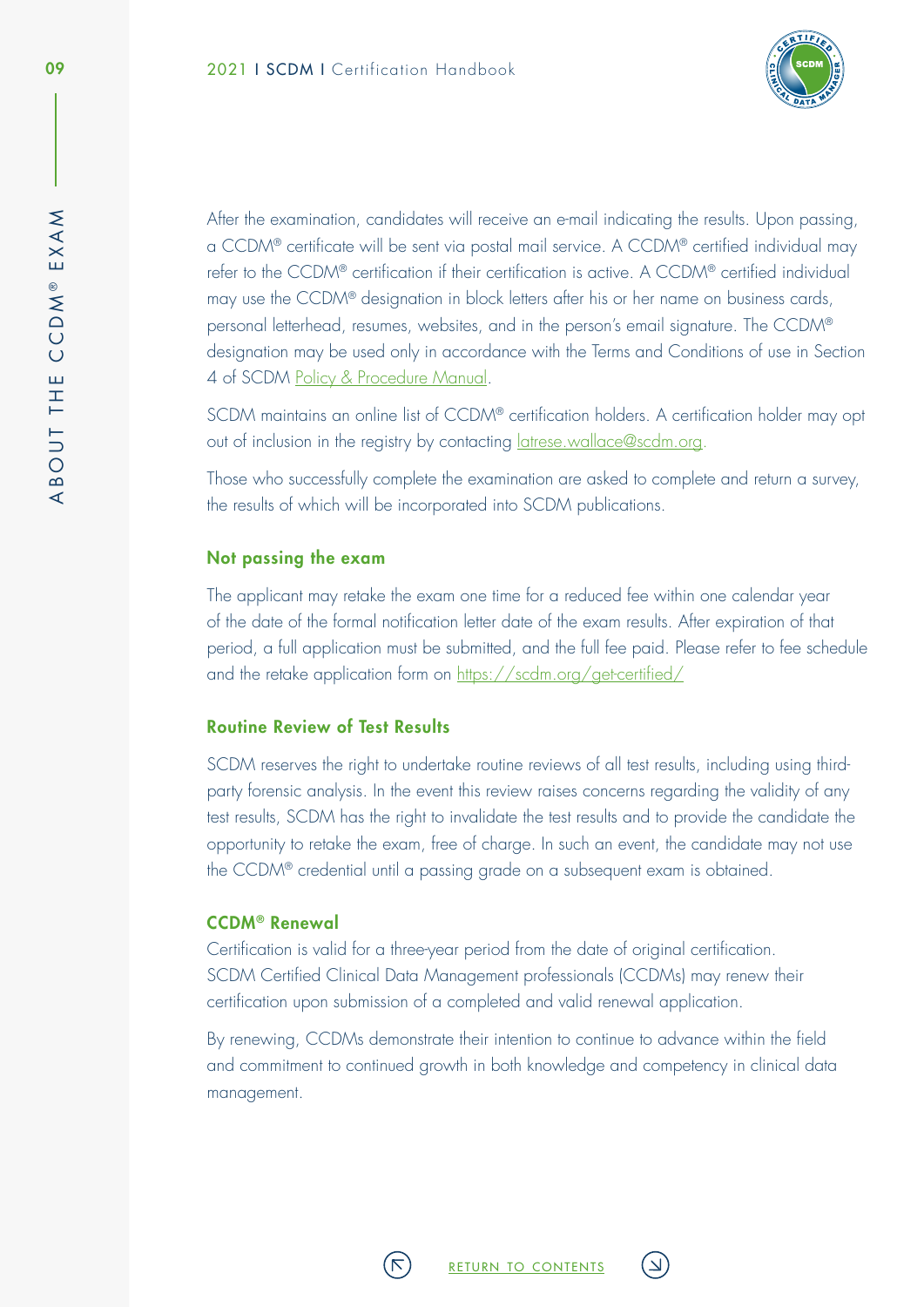

The CCDM® [renewal application](https://scdm.org/get-certified/) must be submitted along with the following additional documentation for applications including Continuing Education Units (CEUs) earned from non SCDM educational opportunities:

- › Continuing Education Unit [\("CEU"\) Submission Form,](https://scdm.org/get-certified/) (required for non-SCDM CEU courses only).
- › Non-IACET CEU Affidavit form including course description, presenter biography, and certificate of successful completion (where applicable).
- CEU certificates from all educational events (Non-SCDM)

To renew certification, candidates must acquire a minimum of 1.8 CEUs within three years of the date of the candidates CCDM® Certificate. This time frame begins from the date of most recent certification.

# *Obtaining CEUs through Educational Training and Conferences*

SCDM requires that at least 60% of CEUs come from clinical data management (CDM) specific training.

SCDM allows up to 40% of CEUs to come from non-CDM specific training such as SCDM volunteer activities. SCDM recommends that CEU applicants consider the CCDM® Core Competencies when choosing any non-CDM specific training. For further explanation, view the CEU & Percentage Credit Breakdown Chart below.

To renew the CCDM certification, credit can come from either SCDM activities or from other organizations

Webinars Conference attendance Forum Attendance **Tutorials** 

Committee Chair/co-chair Board member Sub committee or task force leader Active SCDM committee participation Published article in SCDM newsletter or Data Basics Presentations given for webinar, tutorial, conferece

 $SCDM$  NON-SCDM 60%

Any non-SCDM, DM specific educational activity. CEUs from external souces will be taken at par. Other training that does not provide CEUs will be considered on a case by case basis

Any non-SCDM, non-DM specific educational activity. Participation credits from external sources will be taken at par. Other training that does not provide participation will be considered on a case by case basis

return to [contents](#page-1-0)

40%

At least 60% of credits used to apply for re-certification must be within the field of data management and must be from formal traininn in compliance with IACET standards (organizations do not have to be accredited though). Up to 40% of necessary credits can originate from participation in SCDM activities as a volunteer or non data management specific formal training.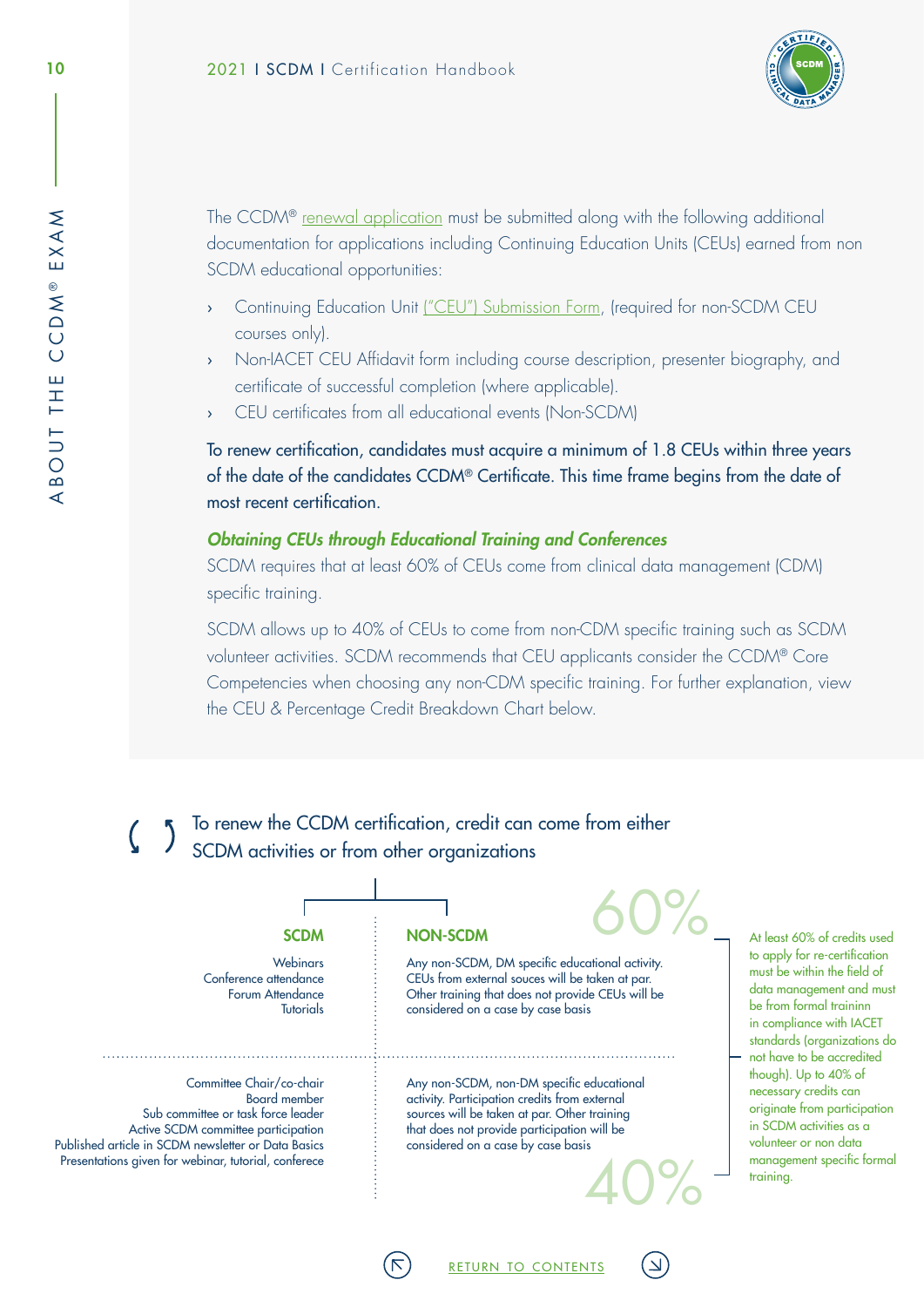

SCDM will accept CEU certificates for training completed within organizations that offer IACET CEUs. CEU certificates must be provided with the description or sylabus for each trainining course completed. These may be submitted on an ongoing basis prior to renewal to establish their applicability for renewal purposes. Certificates for CEUs from public/nonprofit organizations (SoCRA, DIA, ACRP, Universities) as well as private organizations (Barnett, EDC and Beyond, etc.), will be considered equally; however, internal company specific training is not acceptable for purposes of CCDM® renewal.

CEU certificates for training offered by organizations that do NOT offer IACET CEUs are accepted only when the applicant has submitted the Non-IACET CEU Affidavit Form to SCDM Administrative Office. The training is reviewed and approved by SCDM in it's sole discretion. It is recommended to confirm with SCDM by contacting us at [latrese.wallace@scdm.org\)](mailto:latrese.wallace%40scdm.org?subject=) whether such training will be accepted as part of a CCDM® renewal application prior to submitting said application.

# \* CEU Certificates must include the following:

- › Workshop title
- › Date of offering.
- › Name of sponsoring organization
- › Specific number of CEUs issued (when issued, or contact hours when no CEUs have been issued)
- › Signature and date of representative from sponsoring organization (or other form of formal authentication)